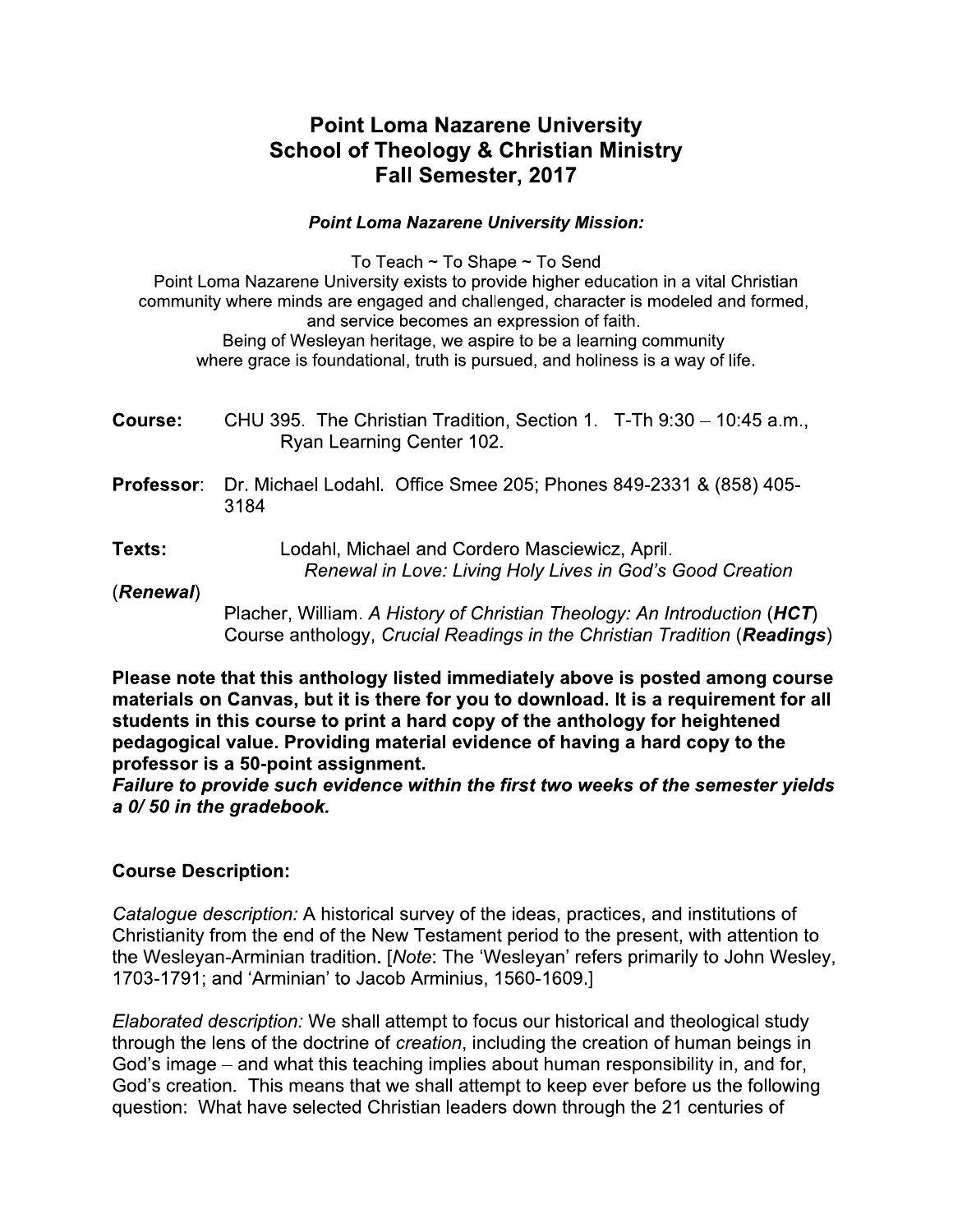Christian faith believed, and written, about the material world as God's creation? We will especially examine the doctrines of the incarnation of the Word and the resurrection of the body in connection with the doctrine of creation. Further, we shall attempt to discern what practical difference(s) such beliefs and claims have made upon those people's lives: what have they done in response to, and in light of, their convictions about the world as God's good, but fallen, creation?

Such questions as these demand that special attention be given to Christology, or the doctrine of Christ. This means that we shall attempt to keep ever before us the following question: What have selected key people during the 21 centuries of Christian faith believed, thought, and said, about Jesus of Nazareth as the Christ (or Messiah, the Anointed One of God)? Further, we shall attempt to discern what practical difference(s) such convictions have made upon those people's lives: what have they done in response to, and in light of, their faith in Jesus Christ? Most particularly, how have Christians thought about, and acted within, God's creation - the world in which we live and upon which we depend – in the light of Jesus Christ, God's incarnate Son?

(This course is one of the components of the General Education Program at Point Loma Nazarene University, under the category of "Responding to the Sacred." By including this course in a common educational experience for undergraduates, the faculty supports the study of Scripture and Christian heritage as foundational in the pursuit of knowledge and the development of personal values.)

## Course Learning Outcomes. Upon successful completion of this course, you will have:

- 1) demonstrated increasing understanding of Christian Scripture and tradition, both through engagement with classic literary sources and through participation in a variety of Christian worship settings;
- 2) demonstrated the ability to describe the critical issues in the historical development of Christian tradition, particularly in regards to Christology, or the doctrine of Christ:
- 3) demonstrated the ability to describe the characteristic features of Arminian-Wesleyan theology, particularly in its development within Reformation debates and concerns:
- 4) examined the deep connections between central Christian convictions and ethical living, particularly as formulated and taught in the Wesleyan theological tradition, and considered especially in relationship to our growing ecological crisis;
- 5) grown in appreciation for the importance of active participation in Christian congregational life in its liturgical diversity; and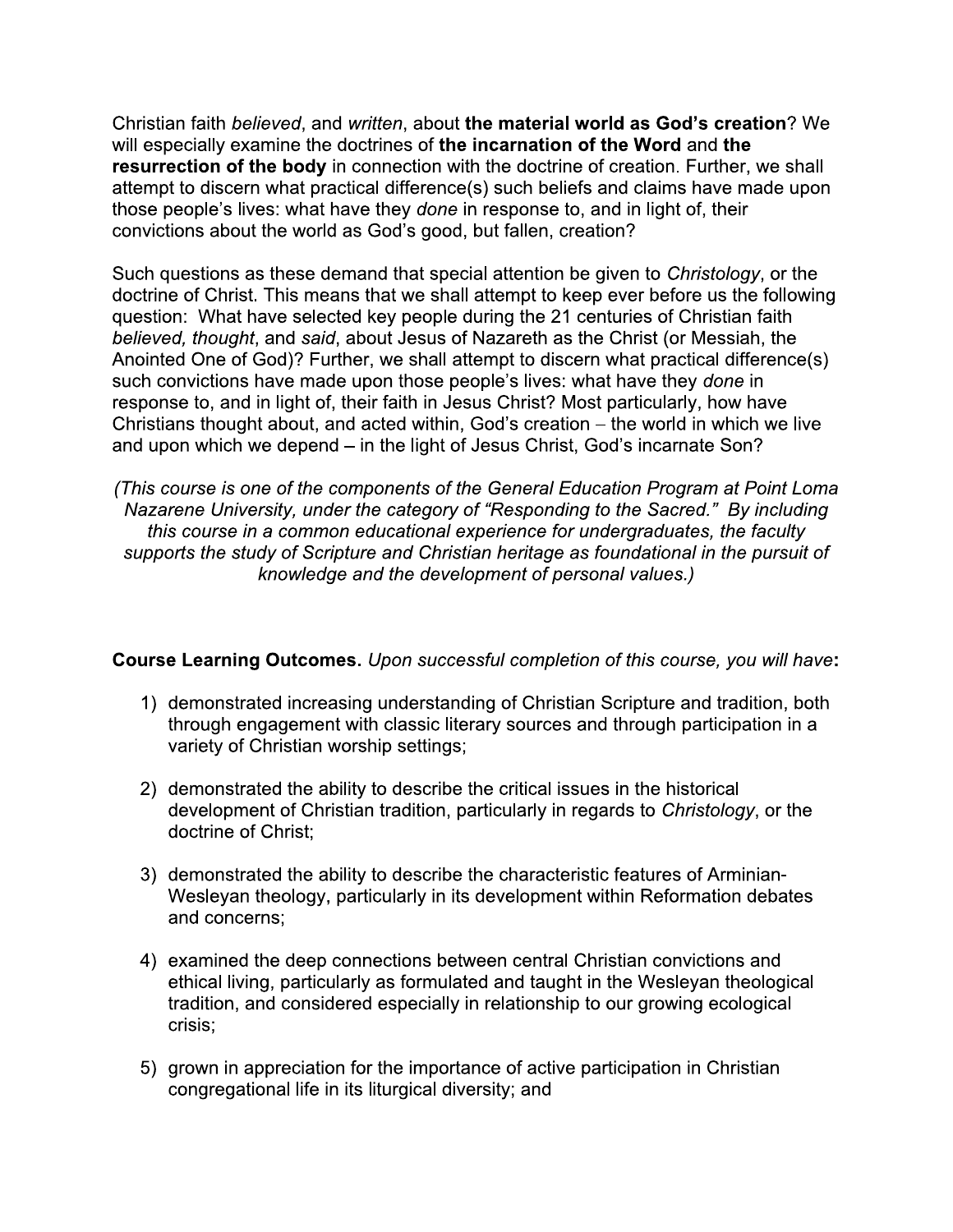6) demonstrated a growing excellence in the discipline of effective writing, particularly as related to biblical, religious and theological literacy.

## **Course Requirements:**

1) Consistent class attendance and participation (CLO 1). Generally, attendance at any given class session is worth five attendance / participation points (out of five possible). Each absence is scored as 0/5 for that day and after four absences the student is eligible to be dropped from the course roll.

2) Careful and disciplined reading of assigned texts for each class session. Actually doing the daily reading is absolutely your responsibility. This will be evaluated essentially by the quality of discussion/interaction which you are able to contribute to the life of the class, and by regularly administered quizzes whose scores will be entered in the attendance / participation category – such quizzes will address the day's assigned reading and / or the main points of the previous lecture or lectures (CLO 1, 2).

3) A "semester writing project" (CLO 6) which can take any one of the three following forms, A, B or C, although in light of CLO 1 and CLO 5 the preferred option should be A. For students with heavy Sunday responsibilities and commitments (beyond the art of sleeping in), however, Option A may be quite difficult (though probably not impossible) and either B or C may be more reasonable:

A) Three "field trip" visits to worship services of one congregation from each of the three groups listed below. In response to each of your visits, you will write a brief (but no less than two pages, double-spaced) paper in which you offer your own observations of the worship service; for example, write what you noted about the congregation itself, the style and content of the worship, the use of Scripture or other printed texts, what is said about (or to) Christ, what role art and architecture seem to play in this congregation's life and worship, the behavior and sermon of the minister, priest or worship leader, etc. You are strongly encouraged also to note what is said (if anything) in Scripture readings, hymns, or the sermon about the natural world or environment. This paper should not be simply a summary of the sermon, though of course attention should be given to this. It is equally important to take note, theologically, of what is taught through the worship songs or hymns, Scripture readings, etc. These papers can (but need not) build on one another in terms of comparison / contrast, and are due as listed in course calendar. You must include a photograph of the church bulletin (or some other corroborating document) from the service you attended, upon which you should have your handwritten notes from the service along with your signature. (CLO 1, 2)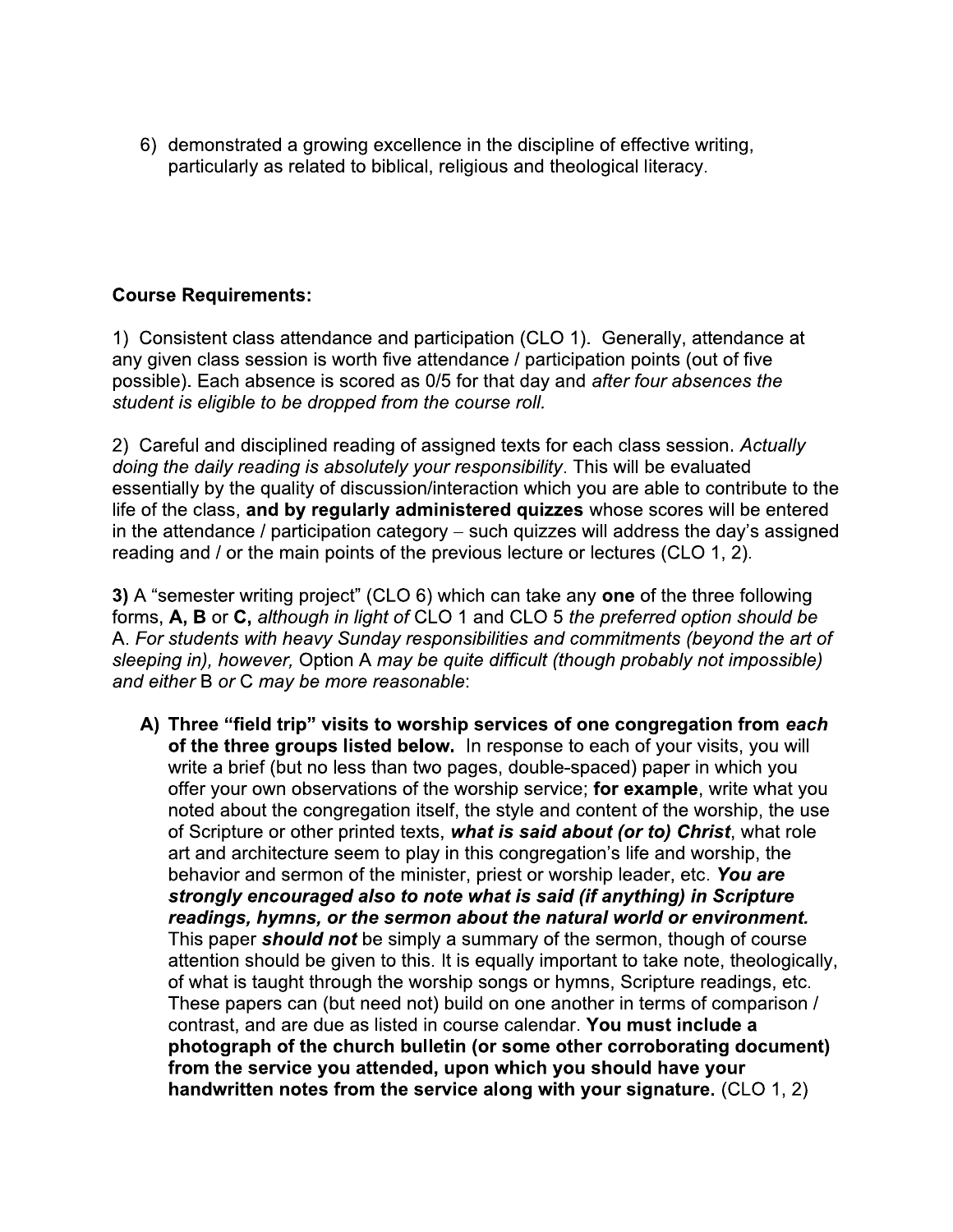- Please note that for this assignment you are required to visit churches from three distinct 'groups'; anyone who ignores this aspect of the assignment will receive drastically reduced credit (50 points subtracted from the 100-point assignment) for a church visit. (CLO 5)
- Please note also that in these papers, your professor is most interested in what you observe theologically—and even more specifically, what is either directly stated or implied about the world as God's creation, in the particular service you attend. Most of your energies and attention should focus on what is said or implied about God as Creator, or about the world as God's creation, in the Scripture reading(s), choruses or hymns that are sung, and the sermon itself (CLO4). Please do not generalize; be specific in describing what you heard theologically in the worship service. You will be evaluated closely in regards to this criterion. It is certainly encouraged, though, that you have fun with these papers and find a way to make your professor smile. © (Good writing always helps! See CLO 6 and follow closely the wisdom to be gained from the 'Writing Tips' assignment early in the course.)

Congregational worship visit possibilities - please keep in mind that you must select one church from each of the three groups:

Church visit 'groups' (for Writing Assignment option A):

Group I: Roman Catholic, Orthodox (Greek, Russian, Coptic, Armenian, etc.), Episcopal.

Group 2: Presbyterian, Lutheran, Christian Reformed, United Methodist, United Church of Christ, Congregational Church, Christian Church (Disciples), Church of Jesus Christ, Scientist (Christian Science).

Group 3: Baptist, Friends, Seventh-day Adventist, Assemblies of God, Nazarene, Foursquare, charismatic, Pentecostal, non-denominational congregations, Jehovah's Witnesses (Kingdom Hall), Latter-day Saints (Mormon).

\*There may be possibilities other than these listed; however, please check with your professor before visiting a church congregation not listed above. In order to gain the richest experience from this assignment, you are requested not to count a worship service in your own "home" tradition or denomination as one of your three visits. Although you may arrange your visits in any order you wish, it might be most useful to your educational process to follow the order of Groups 1-2-3 as outlined above.

I reiterate that this first 'church visit' option for the semester writing project is the most preferable; however, the following two options are offered particularly for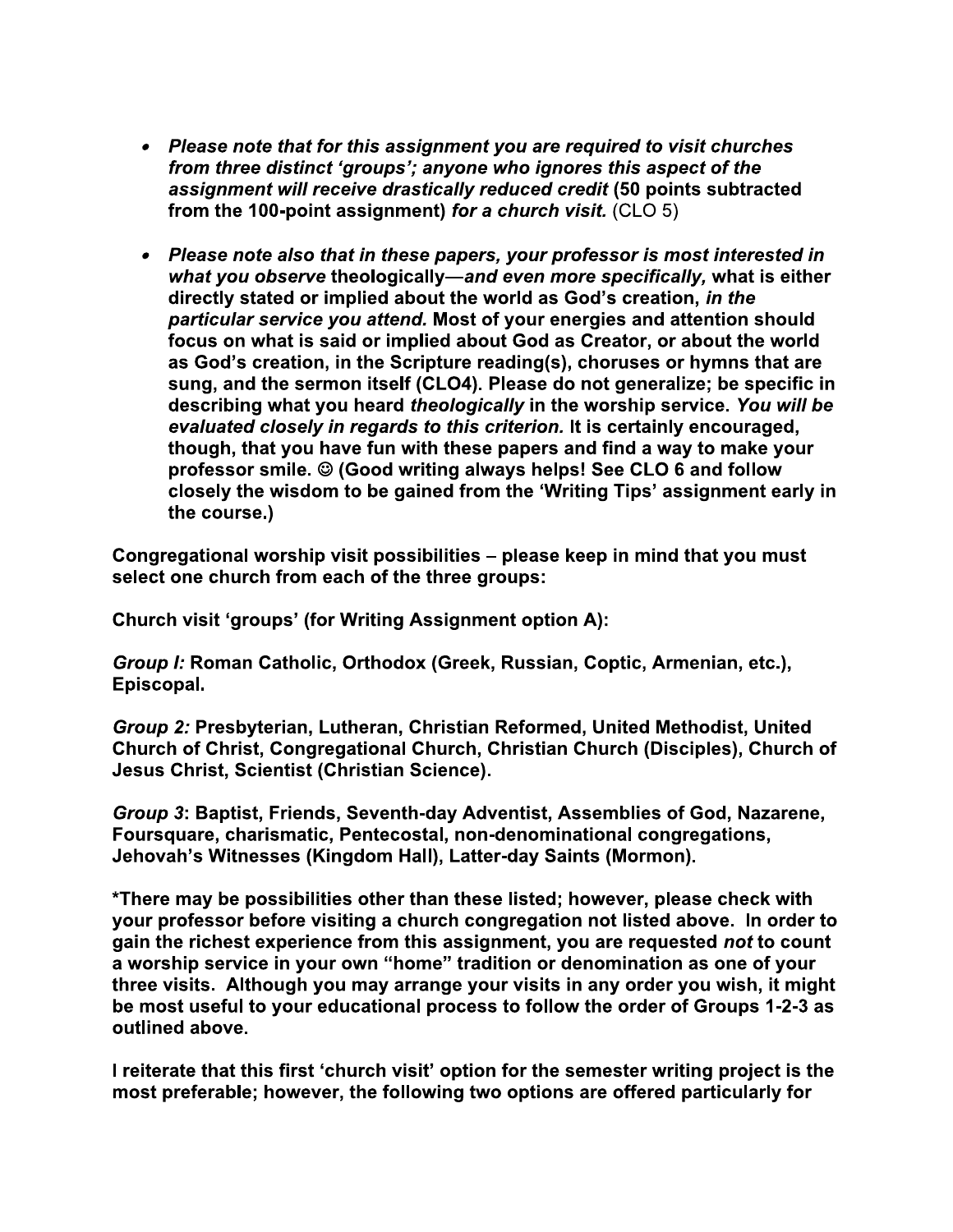those for whom church visits are difficult or impractical especially given other Sunday responsibilities. Hence, a second 'semester writing project' possibility is:

B) A 6-8 page response / reflection paper on any one of the following books:

Elizabeth Johnson, Consider Jesus: Waves of Renewal in Christology Elizabeth Johnson, Women, Earth and Creator Spirit Terence Fretheim, Creation Untamed: The Bible, God, and Natural Disasters Thomas Oord and Michael Lodahl, Relational Holiness Daniel Taylor, The Myth of Certainty John Walton, The Lost World of Genesis One: Ancient Cosmology and the **Origins Debate** John Wesley, A Plain Account of Christian Perfection

or, as a third option for the semester writing project,

C) A 6-8 page research paper on a topic of your choosing that is relevant to this course, and is approved by your professor. This paper, regardless of topic, will require your consulting / reading from a minimum of six outside sources (not including class text or the Bible) and a minimum of 150 pages read from those sources. You will document the pages read from each of your outside sources as part of your bibliography or works cited page. Failure to do so will result in immediate reduction of paper grade (subtraction of 15 points from 100-point assignment).

The due date for options B and C are listed in the course calendar. Please note that the same grade reductions will hold for these writing options: a paper turned in later than classtime on the same day will be reduced by 5 points (out of 100), and each day thereafter that the paper is late will reduce the grade by 7 points per day.

4) A "faith and science" reflection paper that will involve your reasoned and articulate response to as essay by Azusa Pacific University biblical scholar Karen Strand Winslow and to a Ted Talk lecture by Point Loma Nazarene University biologist April Cordero Masciewicz (CLO 4, 6).

**Important Points Regarding Your Writing for this Class:** 

• Please keep in mind that grammar, spelling and punctuation all play a critical role in your professor's evaluation of all your papers (CLO 6). Please avail yourselves of the services of a competent proofreader or the university's tutorial center.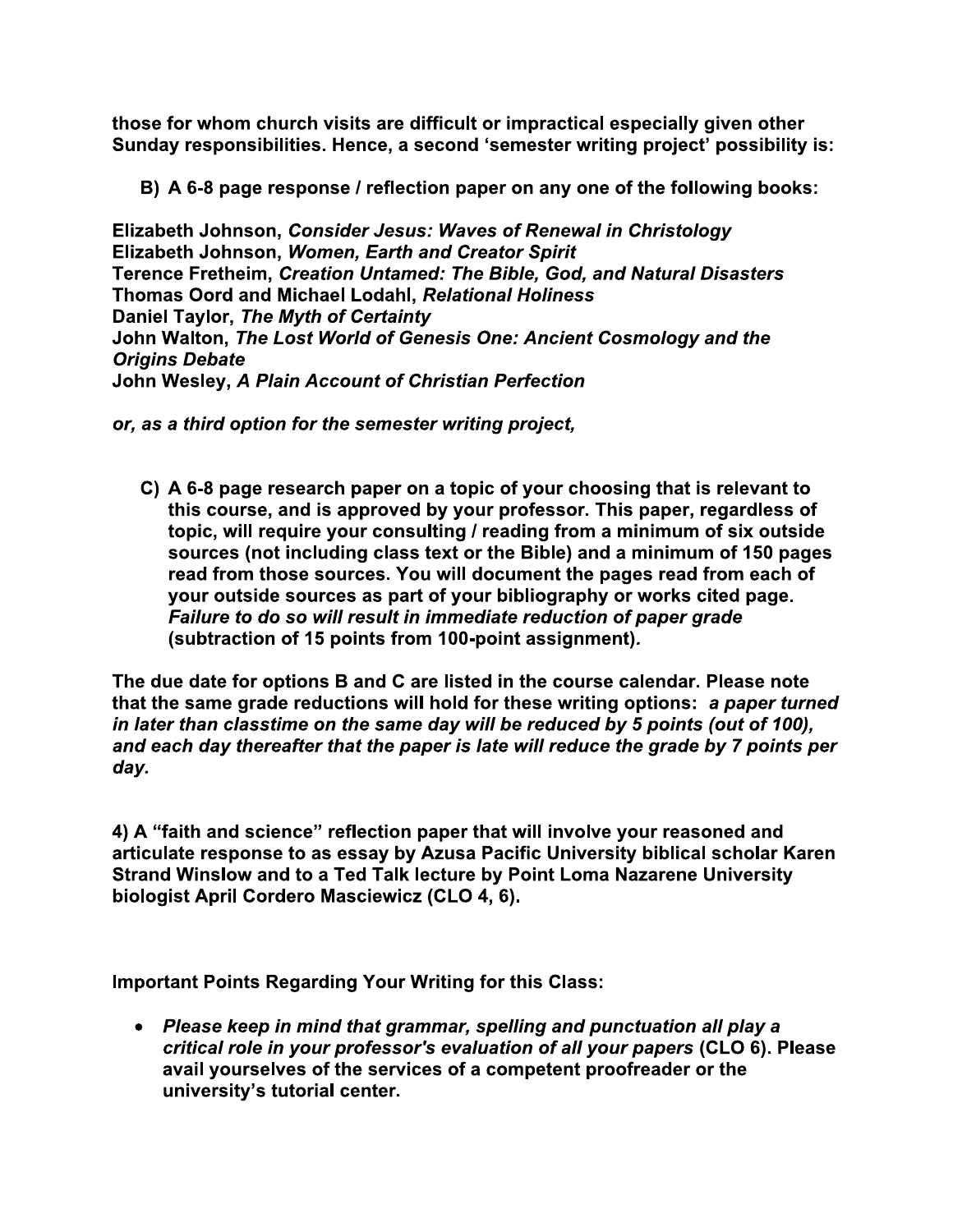- To help you in the endeavor of writing a good paper for this class and other classes, please take seriously the additional handout ('Writing Tips') from the professor regarding common errors in student writing. Peruse this document carefully; you shall be held responsible for its contents in your professor's reading of all of your assigned papers.
- No papers will be accepted after the date stipulated on the Course Calendar; do not waste your breath or my time by asking for extra credit opportunities beyond that point. I really do mean this.
- The PLNU School of Theology and Christian Ministry is committed to the  $\bullet$ full equality and dignity of all people. Recognizing that human beings have often used language in ways that imply the exclusion or inferiority of women, the department strongly urges students, faculty and staff to avoid sexist language in public discourse, in classroom discussions and especially in their writings.

5) Two exams, to be taken as scheduled on course calendar. These exams will be objective in nature (multiple choice) and will draw significantly from the daily lecture materials, class handouts and study guide quizzes. The final examination will be cumulative. **Final Grade:** 

Will be determined on the basis of:

- a) the two exams (18% on mid-term, 22% on the final);
- b) the semester writing project (the three congregational worship visits and response papers are 10% each, while the other two possible projects are 30%);
- c) the faith & science reflection paper (10%); and
- d) attendance, quizzes and participation (20%).

| 94-100, A;  | 90-93, A-: | 87-89, B+; | 83-86, B: | 80-82, B-: | 77-79, C+:   |
|-------------|------------|------------|-----------|------------|--------------|
| $73-76, C;$ | 70-72, C-; | 67-69, D+: | 60-66, D; | 56-59, D-: | below 56, F. |

#### **PLNU Copyright Policy:**

Point Loma Nazarene University, as a non-profit educational institution, is entitled by law to use materials protected by the US Copyright Act for classroom education. Any use of those materials outside the class may violate the law.

#### **PLNU Academic Honesty Policy:**

Students should demonstrate academic honesty by doing original work and by giving appropriate credit to the ideas of others. Academic dishonesty is the act of presenting information, ideas, or concepts as one's own when in reality they are the results of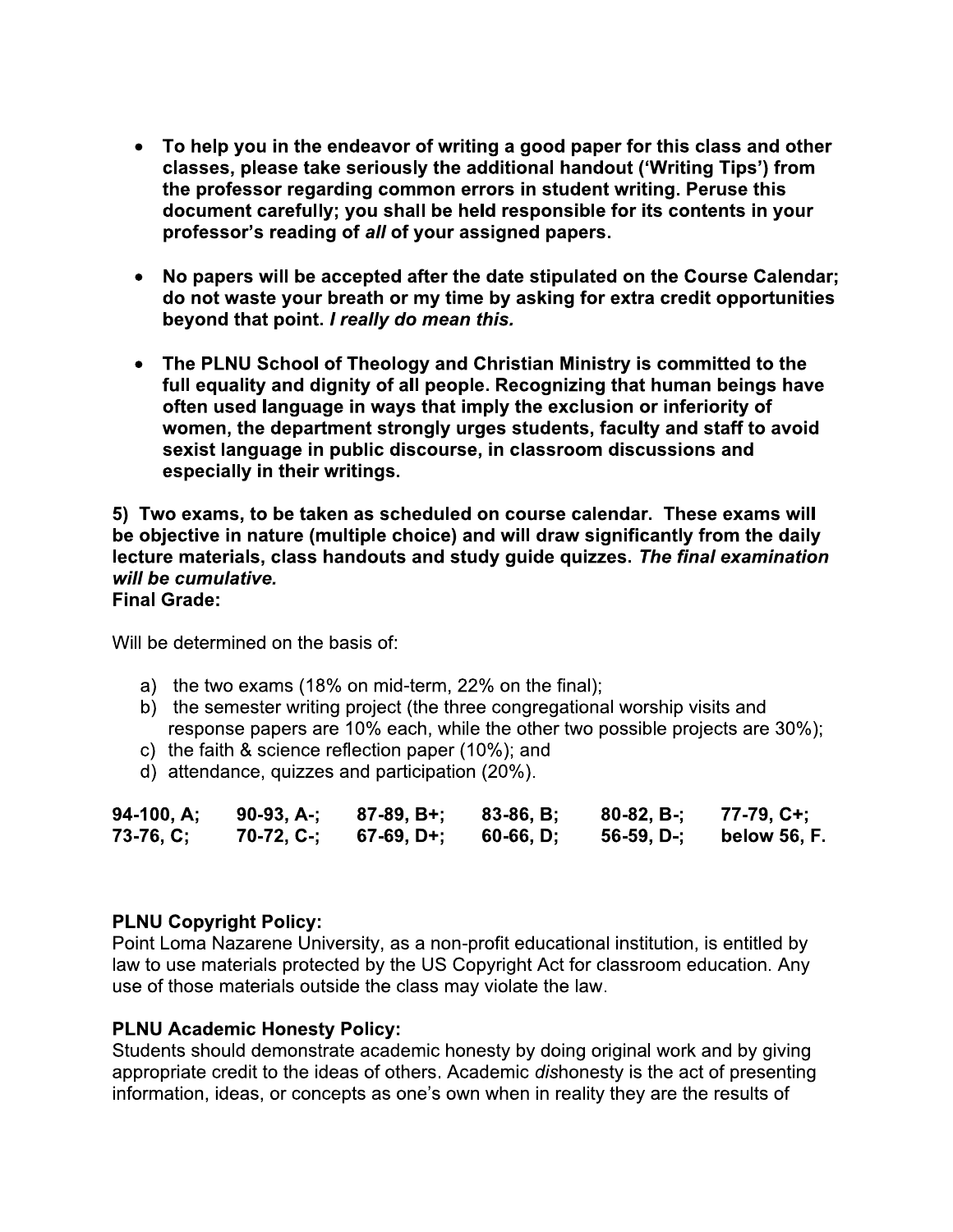another person's efforts. A faculty member who believes a situation involving academic dishonesty has been detected may assign a failing grade for that assignment or examination, or, depending on the seriousness of the offense, for the course. Faculty should follow and students may appeal using the procedure in the university Catalog. See Academic Policies for definitions of kinds of academic dishonesty and for further policy information.

# **PLNU Academic Accommodations Policy:**

If you have a diagnosed disability, please contact PLNU's Disability Resource Center (DRC) within the first two weeks of class to demonstrate need and to register for accommodation by phone at 619-849-2486 or by e-mail at DRC@pointloma.edu. See Disability Resource Center for additional information.

## **PLNU Attendance and Participation Policy:**

Regular and punctual attendance at all classes is considered essential to optimum academic achievement. If the student is absent from more than 10 percent of class meetings (please note that in summer school, this means two days' worth of classes!), the faculty member can file a written report which may result in de-enrollment. If the absences exceed 20 percent (our four day's worth of classes), the student may be deenrolled without notice until the university drop date or, after that date, receive the appropriate grade for their work and participation. See Academic Policies in the Undergraduate Academic Catalog.

## **Semester Academic Work Policy:**

Please note that when the semester ends, so do all opportunities to work to improve your grade. No last-minute or after-the-fact appeals for extra credit will be even briefly considered.

# **Please Note the Following:**

- I generally do offer a number of extra-credit assignments. I do not do these just for the sake of giving students a chance to earn extra points. I do it when I find opportunities for student learning that are relevant to this course. Because I know your time is valuable and you are faced with many choices and pressures concerning your schedule, I offer extra-credit as a stimulus for student attendance and participation for relevant events. For every extra-credit opportunity, what is required is your attendance of the event, and a summary / reflection / response paper of two to three pages. All extra-credit points are applied to the "quizzes and participation" category (see above).
- While all students are expected to meet the minimum academic standards for  $\bullet$ completion of this course as established by the instructor, students with disabilities may require academic accommodations. At Point Loma Nazarene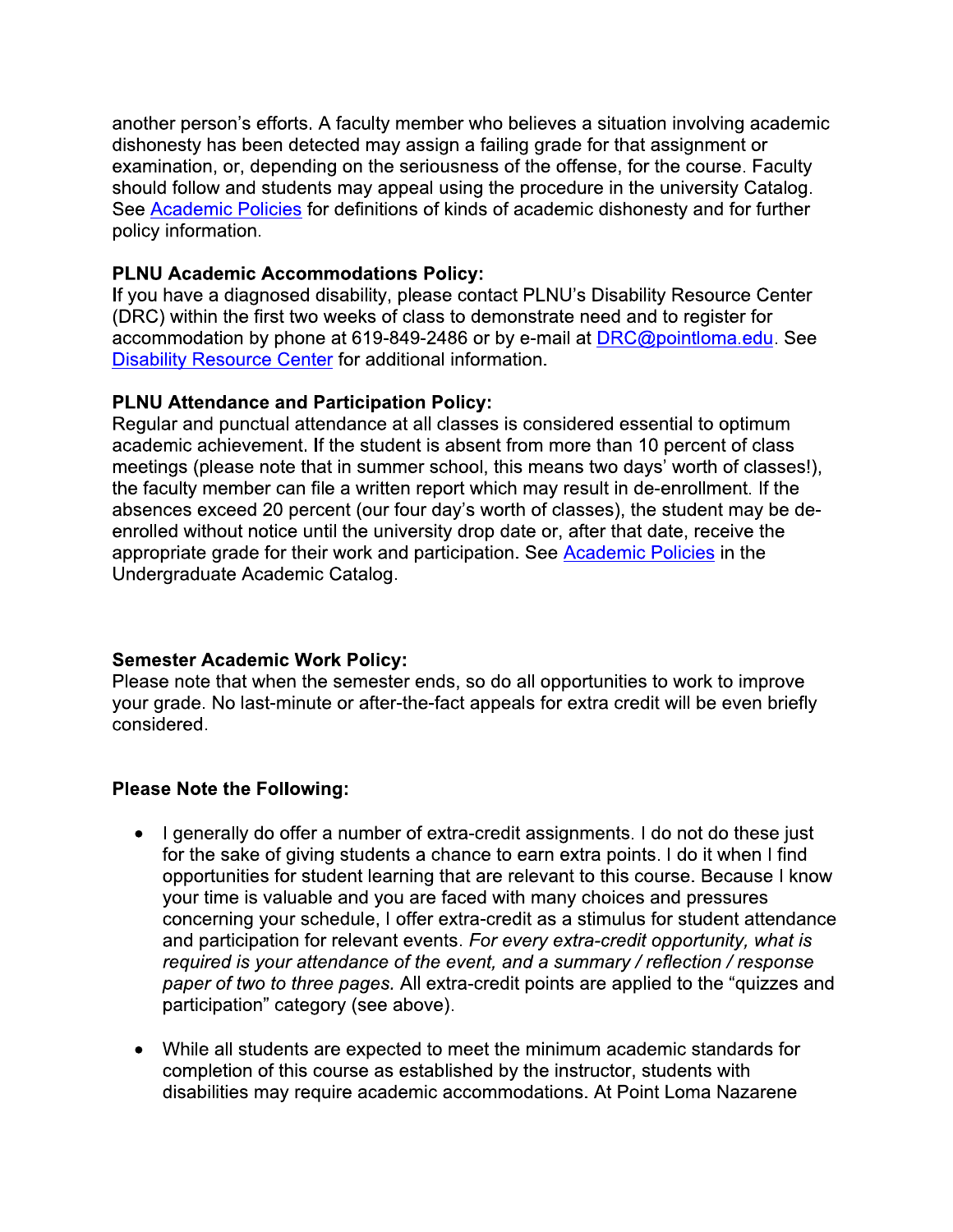University, students requesting academic accommodations must file documentation with the Disability Resource Center (DRC), located in the Bond Academic Center. Once the student files documentation, the Disability Resource Center will contact the student's instructors and provide written recommendations for reasonable and appropriate accommodations to meet the individual needs of the student. This policy assists the university in its commitment to full compliance with Section 504 of the Rehabilitation Act of 1973, the Americans with Disabilities (ADA) Act of 1990, and ADA Amendments Act of 2008, all of which prohibit discrimination against students with disabilities and guarantees all qualified students equal access to and benefits of PLNU programs and activities.

Academic dishonesty will not be tolerated. Please consult the school catalog under the heading of Academic Honesty to learn the professor's intended policy regarding student dishonesty regarding academic work. It would be a bare minimum that any student caught cheating or plagiarizing will receive a score of zero for the assignment in question; it is also within the professor's rights simply to fail the student for the course.

Note: If you choose option 1) of the three semester writing project possibilities, you must turn in the first church visit response paper on the due date below or you will receive no more than half credit for that particular writing assignment. All other writing assignments that are turned in late will receive the grade reduction detailed earlier.

# **Course Calendar**

# **August**

31 – Introduction to the course. Topic: Jesus's question: "Who do you say that I am?"

# **September**

5 – HCT Chapter 1 (Introduction) and Chapter 2 (The Hope of Israel). Topic: Jesus Christ, the Full Revelation of God and the Ultimate Paradox of Christian Faith.

7 – Renewal Chapter 1; Readings, 2-3. Topic: Humanity Created (and Renewed) in the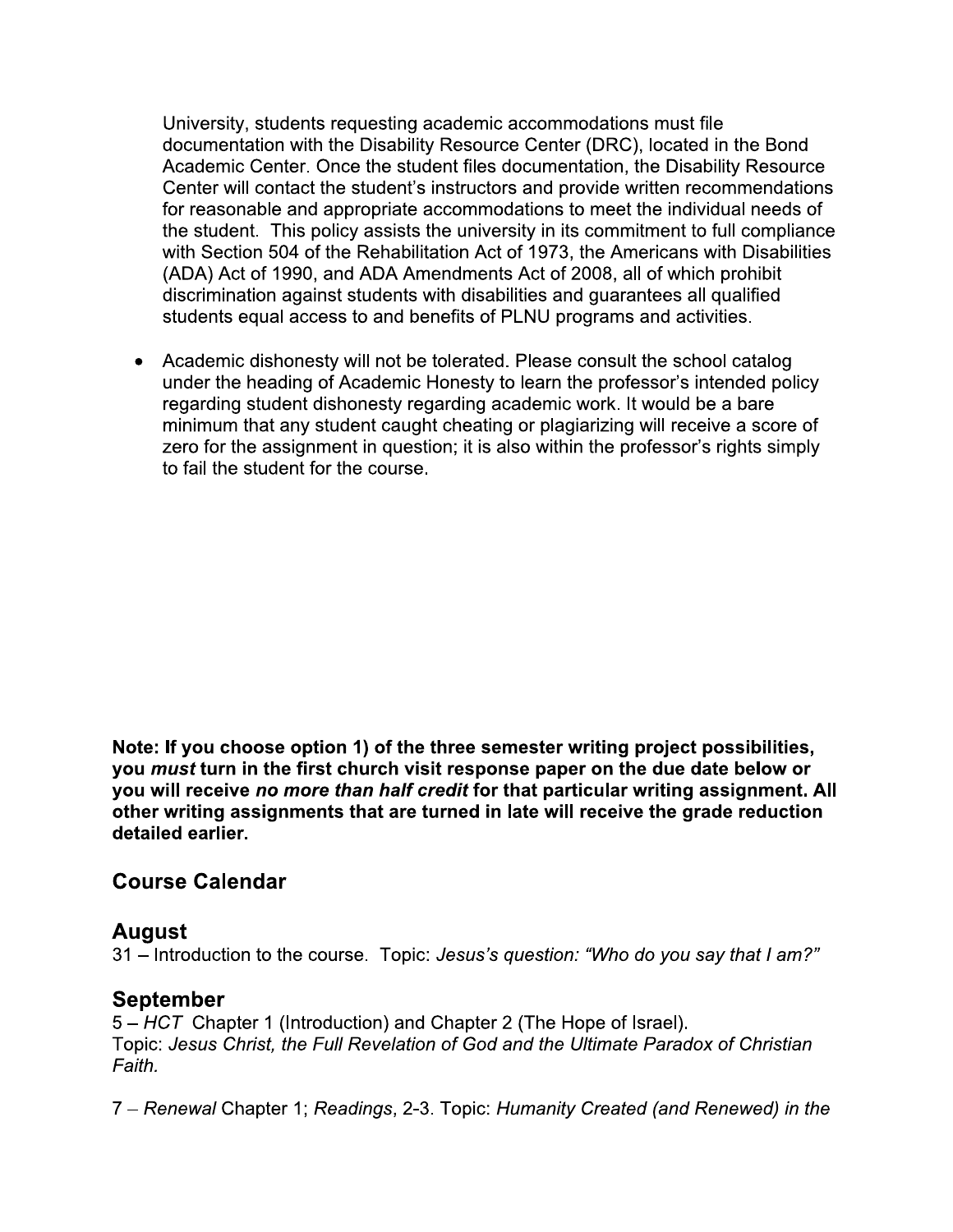Image of God.

12 - Karen Strand Winslow essay, "The Earth is Not a Planet"; handout, "The Opening Chapters of Genesis and Contemporary Natural Sciences." Continued discussion of Genesis 1. This will issue in writing assignment on "faith and the natural sciences," prompted by both Winslow's essay and Masciewicz's Ted Talk, which will be posted in the course's Canvas site.

14 – Renewal Chapter 2 (pages 35-44); HCT Chapter 3 (The Mission to the Gentiles) Topic: Jesus Christ, the Word and 'Very Being' of God

19 – HCT Chapter 4 (The Beginnings of Orthodoxy); Readings 4-16 (including excerpts Topic: The Incarnate Word vs. from Gospel of Thomas and Ignatius of Antioch). **Gnostic Christologies** 

21 – HCT Chapter 5 (An Alliance with Philosophy); Readings 22-33 (excerpts from Justin Martyr, Clement of Alexandria, Tertullian and Origen) Topic: Faith in Christ and Philosophical Reasoning

No class during September 26 and 28; professor will be on campus, but teaching in a Master of Ministry course during our class time. Please note assignments due during this week:

26 – Reflection paper on "Faith and the Natural Sciences" due via Canvas by 5 p.m.

28 – Renewal, Chapter 3. Topic: Reason's Intersection with Reading Scripture. Brief essay quiz to be described in Canvas. This will be due by Sunday, October 1 at 11 p.m.

# **October**

3 - HCT 55-61; Readings 34-36 (excerpts from Arius and Athanasius) Topic: The Christological Debate at the Council of Nicea

5 – HCT 62-72; Readings 37-38 (excerpts from Apollinaris and Gregory of Nazianzus) Topic: The Christological Debate at the Council of Constantinople \*First worship visit response paper due at beginning of classtime.

10 - Renewal, Chapter 4 (69-86); Readings 16-21. Topic: Irenaeus and Gregory as Champions of Jesus's Truly Human Nature

# 12 – No class; professor at Central California District Church of the Nazarene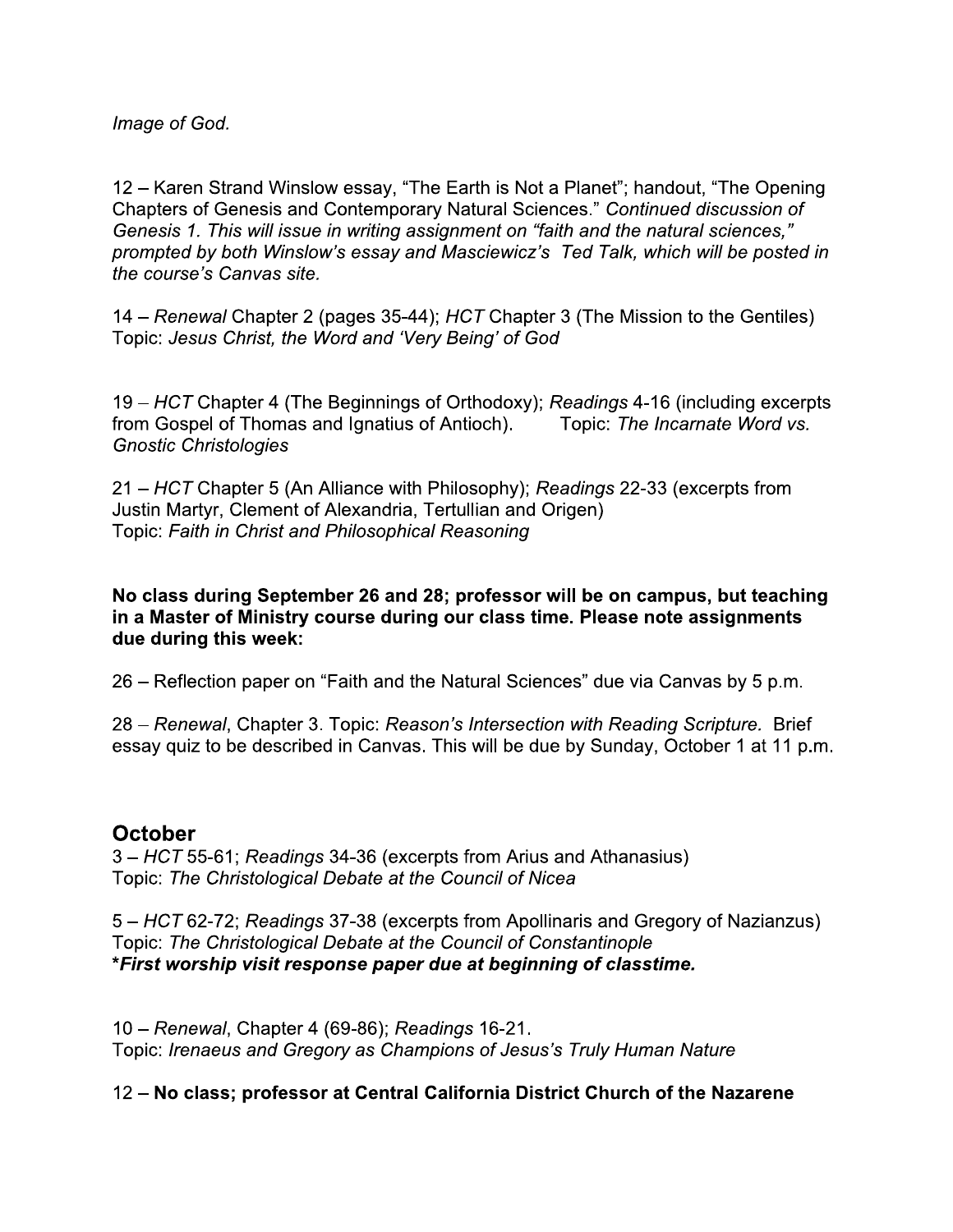Pastors' and Spouses' Retreat. You do, however, have assigned reading in Readings 40-50.

(excerpts from Gregory of Nazianzus, Basil of Caesarea and his older sister Macrina) Topic: The Cappadocians' Critical Contributions

17 – Discussion of the readings from the Cappadocian Fathers and review for midterm.

## October 19 – Mid-term examination.

## **Significant extra-credit possibility:**

Visit the Timken Art Museum (it's free) at Balboa Park, study *the Russian icon* exhibit, and write a 1  $\frac{1}{2}$  - 2 page reflection paper on your observations, handed in along with material evidence that you actually were there. Most particularly, please take note of the different ways in which Jesus is depicted through these icons. If you choose to do this, your paper could be worth up to 40 points of quiz extra credit if it is done well and handed in sometime during the period of October 23 to October 31 – the period, roughly speaking, when we will be reading about, and discussing, the role of icons in Christian worship. You may fulfill this extracredit assignment any other time during the semester as well – but for only up to 25 points of extra-credit.

24 – HCT Chapter 7 (Light in the East); Readings 64-66; Renewal Chapter 4 (86-92). Topic: Maximus the Confessor and John of Damascus: Orthodox Champions

26 – HCT Chapter 8 (Augustine); Readings 50-60 (excerpts from Confessions through Book VII). Topic: The Great Bishop of Hippo

31 – Readings 61-63; Renewal 44-49. Topic: Augustine's Wise Rule of Scriptural Interpretation

## **November**

2 – HCT 119-126; Readings 67-74. Topic: Anselm and Abelard (and Heloise!) 7 – HCT 128-136; Readings 74-79. Topic: Aguinas on Creation and on Christ

9 – Readings 79-82. Topic: Julian of Norwich: Mysticism, Christ and Creation \*Second worship visit response paper due at beginning of classtime.

14 – HCT 153-159; Readings 83-87. Topic: Luther vs. Erasmus on Human Willing

16 – HCT 159-169; Readings 87-90.

Topic: Luther vs. Zwingli on the Question of Christ's Presence in the Eucharist